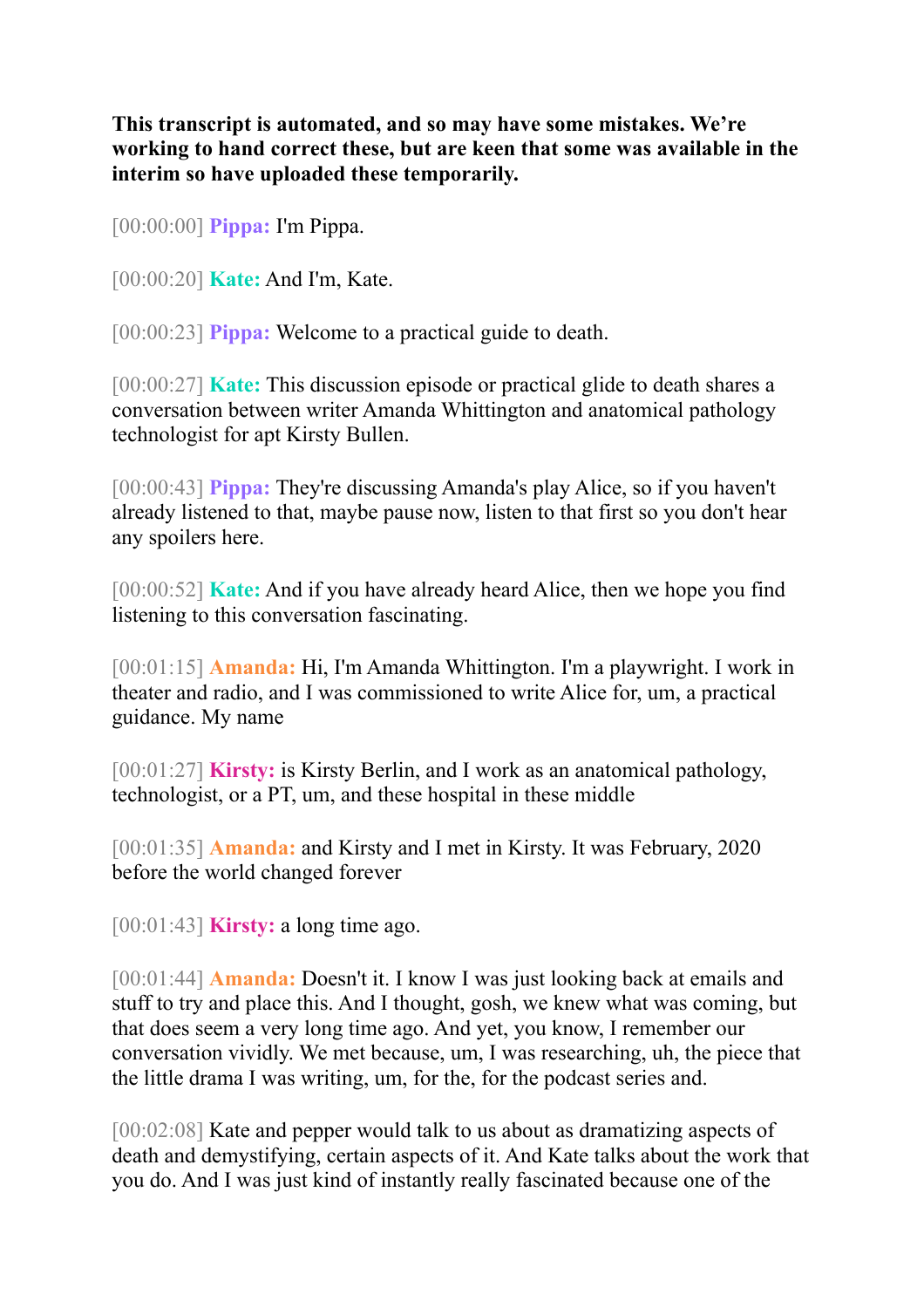things, what are the great things about my job, I was a journalist before I was a playwright.

[00:02:28] Is that it kind of gives you license to. Call someone up and go. You don't know me, but let's go and have a coffee and let, let me ask you loads of questions about what you're doing, who you are, and it's okay to do that in a few walks of life. Are there. So that, that, to me, learning about the work you do, which we'll talk about it in a minute or two, um, was just gave me a fantastic kind of gateway into a world that I didn't know.

[00:02:56] Anything about, and yet I was going to sit down and write about, so I kind of met you full of kind of curiosity and fascination really, and it wasn't disappointed at all. And we'll talk a bit more about the, sort of the research we did. Um, So, you know, as a playwright, that's how I come to. I still comes at no nothing.

[00:03:21] I wonder when Kate mentioned becoming involved in the research for this series, how, how you felt about it, really, and as your work, as an ATP, what kind of interested you about it? Particularly?

[00:03:33] **Kirsty:** I suppose when my favorite parts of my job is always the educational side of it. So we'll have medical and nursing students.

[00:03:41] Down. Um, sometimes I'll witness a postmortem or sometimes it's just a tour of the facilities that we have and just kind of give them a few bit more details and giving them information that we say to them. So when a person dies on the ward and we asked you to do this it's for these reasons, and it kind of all makes a bit more sense than it's really nice to be able to do that and take them through everything.

[00:04:01] And I really, really enjoy that side. So it was kind of a great opportunity to do this as somebody who was. Not from the medical world, but had a genuine interested. It's not, not quite the morbid interest that you can often get. When you say, tell people that you work in a mortuary that they're like, oh, tell me all the grizzly details as much more than that.

[00:04:20] Um, and I love the sort of opportunity to think that we can get that message out to a far wider audience of people who have no idea what happens. Um, and I think we see, particularly when we meet relative. Of our patients that you can tell there's a lot of misconceptions and a lot of things that they just have no idea about and they've never thought about.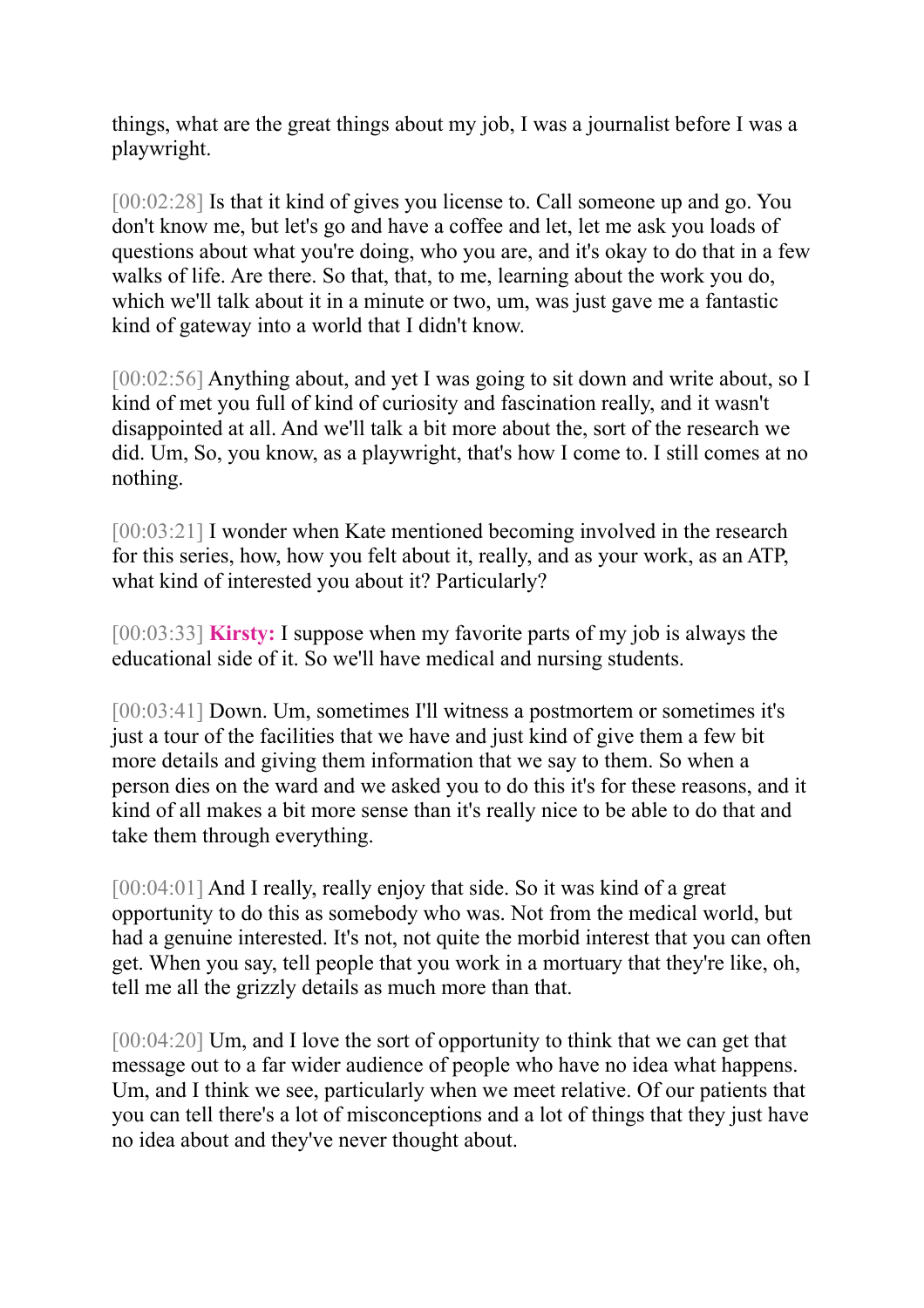[00:04:41] So it was quite an exciting thing for me to be approached, to be involved in being able to put something down on paper that is actually pretty realistic to what I do every day and try and dispel a couple of myths, at least on the way I hope.

[00:04:58] **Amanda:** Yeah. And I think one of the things that was interesting to me and to us was that there's in terms of demystifying death, which is still such a taboo.

[00:05:07] Uh, and, and, and, um, the border is a really hidden world and a world that I suppose we know all of us are going to end up there one day, but it's so kind of cloaked and mysterious to the sort of the lay person. So. Totally fascinated by what you said about it. That kind of brought it to life as it were, it made it real, but I mean, you talk about, what do you find it's sort of common preconceptions or misconceptions about the work that you do?

[00:05:37] **Kirsty:** I think one of the things people just don't know and they've never thought about it. And then. I don't know anything. Um, and they often, they don't realize that there are sort of trained technicians, I think maybe with medical staff or nursing staff. Um, and they've got no idea of what it's going to be like when they come down, they have seen, you know, CSI, silent witness and they think that, oh, I get to see my loved one.

[00:06:03] It will be in a room where there's all these. Deceased people behind these doors. And it's, it's absolutely nothing like that whatsoever. Um, I think they think it's quite a cold clinical environment and actually what we present to any relatives or any members of the public is, is very diff. Um, from that I think, I think also just in terms of, of the, um, members of staff from around the hospital, there's often that like, oh, I'm really always really surprised that he guys all seem really happy and jolly and everything like this.

[00:06:33] They feel that we're going to be so completely Samba and yes, our uniform is black anyway. Um, but that would be there with, with no smiles and actually we're just a group of people coming to work. So we're going to have a laugh and a joke about it, like in the areas that we can. You know, we're not going to be inappropriate, but, um, and they're sort of like, oh yeah, you always seem so happy.

[00:06:52] It's like, well, yeah, we love what we do. We like our colleagues. So I wouldn't, we'd be happy.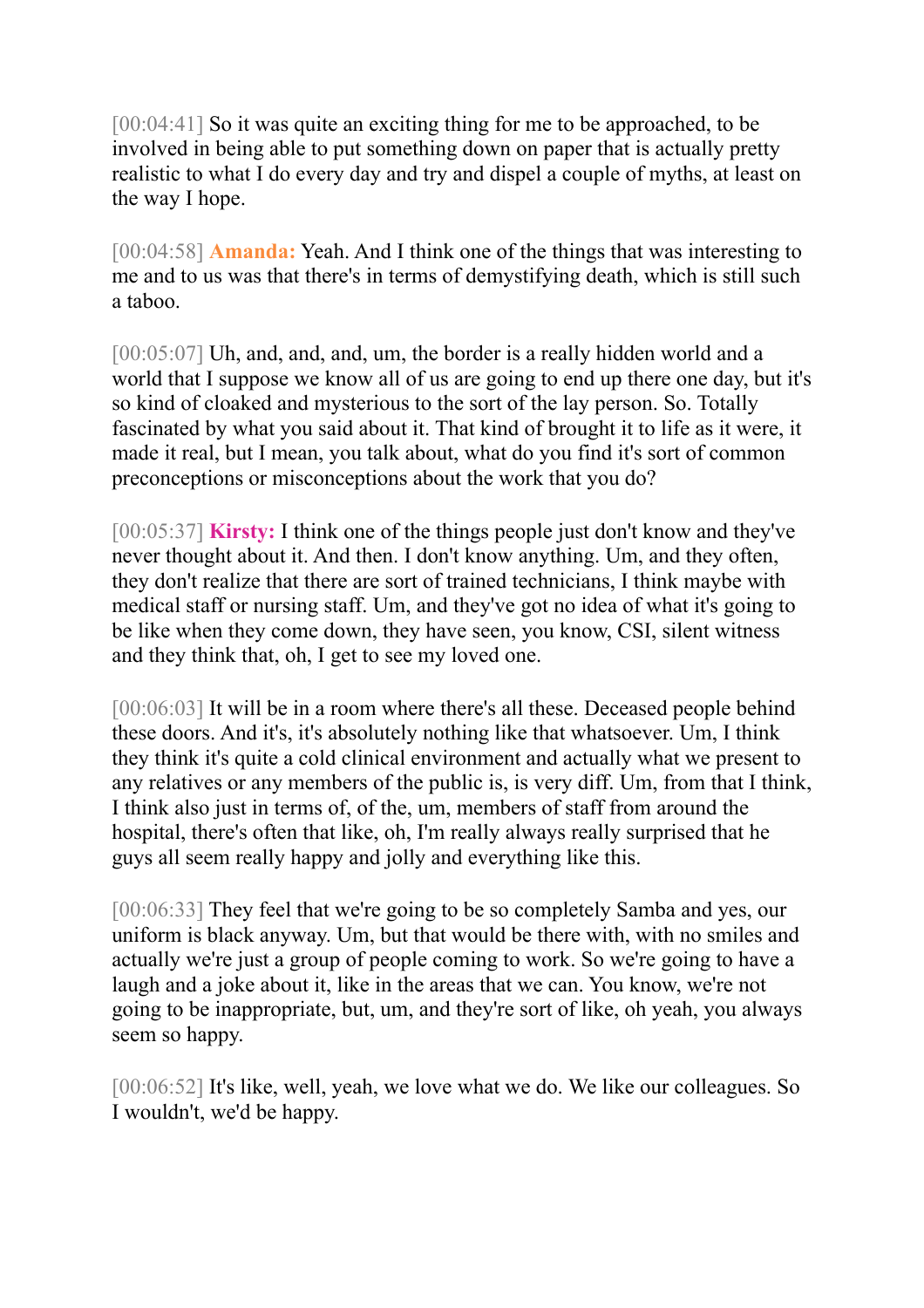[00:06:58] **Amanda:** And I guess it's the kind of job that you, you must have a love for it in a kind of passion for it because it's, it's difficult and it's challenging and it's, well, we'll talk it probably in a bit about the specifics of what you do, but where, where did for you that connection come home.

[00:07:15] **Kirsty:** Took a bit of a long-winded route to it. And I think a lot of people have ended up kind of accidentally falling into the job, but it's then something that they've like you said, we all really love it and we're really passionate and that's why we stayed. So I studied biomedical science university and part of that was just study anatomy.

[00:07:31] We did that by dissection. I was incredibly lucky to have that opportunity. And that's the sort of the first point where I thought, oh, quite, quite comfortable in this environment. And I really like what I'm doing and yeah. So utterly fascinating. And even today that I can go into work every day and be like this, the human body is just amazing.

[00:07:49] Isn't it like, all right, I've done this a seizure so many times and yet, like, this is wow. I love it. Um, so I also came from like quite an academic side of it. Um, and then my interest is sort of just grown and multiplied from there. And it was a way that it was a job that I could use my practical skills that I'd learned.

[00:08:07] And I could do something that was helping somebody. In a way that enough often sometimes we get people say, I don't know how you do your job. And I think, I don't know how you work with the living far too stressful for me and overwhelming, like that much social interaction everyday. So I get to do something that is socially responsible is helping somebody, helping a family.

[00:08:28] And is in a way that works for me and my personality. So it's kind of a really good combination of like it's yes, it's intellectually stimulating. It's great. It's also the mixture of the physical aspects of the job, and it's a real good combination and it's really very, that no day is ever the same. You never see.

[00:08:48] Well, I don't say you never see the same things twice. You sometimes do, but there's always something new and something different going on. So it's never boring.

[00:08:57] **Amanda:** Well, tell us a little bit more about the D you don't have a typical day, but what might a typical week cover in terms of your day-to-day work? And cause I was really surprised by the breadth of work that you show.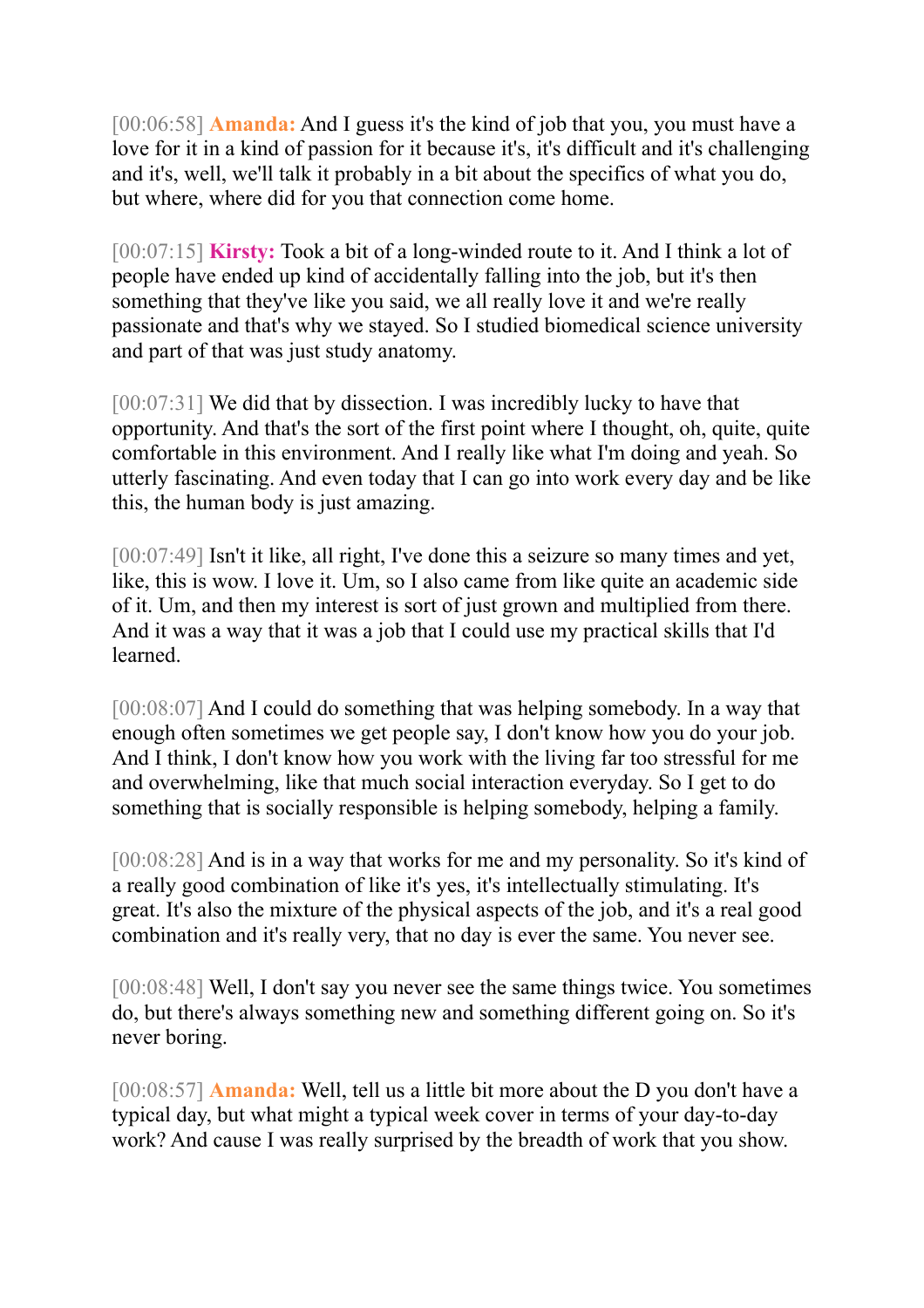[00:09:12] **Kirsty:** Um, so we have a mixture, different roles and responsibilities. So as a trained technician, we do pretty much all of them. One of the first things we'll do is we'll admit patients into the department. So we take patients who've passed away from the hospital, but also those who've passed away in the community as well.

[00:09:29] So we have different ways of, um, processing processing those. Um, we will also release them to the fender actors when they're, um, able to be released into their care as well. If any family members do want to come and see them whilst we're looking after them, we get them ready and prepped, um, for that. And then we'll take the family through.

[00:09:49] The procedure, sometimes this is the first time that they've ever been to the hospital for this kind of thing where they don't really know what's happened. So we'll be there offering sort of help and advice for them, um, and sort of take them through what they're about to see. And then the technical aspect of our role is the post-mortem side of this.

[00:10:05] So, um, it can vary our workload from day to day and week to week and season to season, really. But I work with a team of colleagues where we, um, do an invasive procedure to remove. Um, a deceased person's organs from the body, so that one of our pathologists can take a look at these, um, and sort of try and determine the cause of death from there.

[00:10:25] Once that's done, we also then reconstruct the person afterwards. Uh, getting back to what you asked about what was the biggest misconceptions? I think often people think they're going to look absolutely awful afterwards. It's like, oh no, we take pride in our work. Basically making them look like nothing's happened to them.

[00:10:39] If we can achieve that, that's, that's our aim. Um, so that's all part of the sort of reconstruction process afterwards.

[00:10:49] **Amanda:** So there's the, the post-mortem side and there's a kind of a pastoral side with the family. Would you call it that? Which must be really. It's a real skill and a sensitivity. You have to be able to equate those two sides.

[00:11:05] **Kirsty:** That can be quite challenging at times. And I suppose. Right or wrong way to grieve. And there's no such thing as a normal way to do this or a normal family. So every time you go in, you've got to try and quickly assess. So what's, so what's their feeling about this? How do they went to these? Cause some people just want you to be sort of really straightforward and.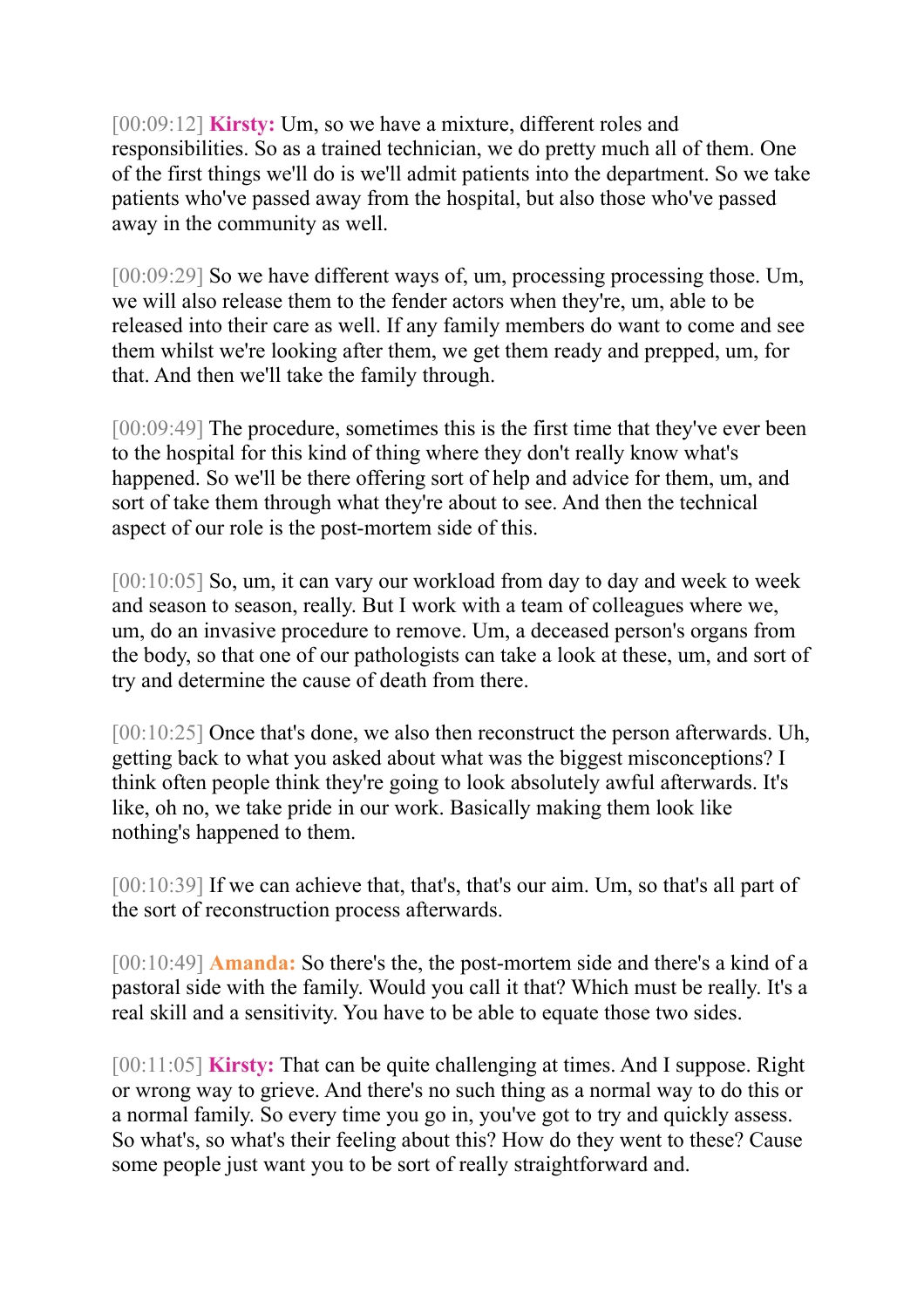[00:11:27] Beat around the Bush or anything other than others, you can tell that that's not quite the approach to take with them, so it can be quite, um, yeah. And I say quite challenged to try and read the room as quickly as you can and make sure that you've got the best step. And sometimes you know that you've got to give them the information, but they're just not in the right place to hear it.

[00:11:43] So you've got to have lots of ways of coping and ways around this to make sure that they're going to go away feeling hopefully little bit better about the situation or at least with everything that they need to do so that they can go home. Try and sort of come to terms with what's happened.

[00:12:00] **Amanda:** Yeah. And the stakes are very high aren't they? Because how that person experiences that situation. It's it's so on a knife edge, I guess, you know, the, the way you can, if you get it right, you can make a tremendous difference. If you get it even a little bit wrong, if you want to call it that it could, you know, there's a lot of weight in your hair. Isn't there really in terms of emotional.

[00:12:28] **Kirsty:** Again, because we've never met these people. We're not really sure what their expectations are either. And sometimes what we'll often get asked a lot is like, oh, do they look okay? And you always need to be like, yeah, of course they do. But then I've taken to sorta of fencing.

[00:12:41] Oh, I never knew them in life. So I don't, I don't have anything that I can compare them to. So whilst I might think they look great to you, it may be very different. So I'd never want to promise you something. I can't necessarily fulfill

[00:12:55] **Amanda:** and talking about preconceptions and expectations and chatting to you when I first met you and we, we hadn't, we we'd arranged to meet and go for coffee.

[00:13:06] And I was looking for who I thought would be you. And, um, and then I S I saw a young woman. I remember when your hair is orange, it's pink. Then I think, I thought maybe it's cause she's looking for some reason, it was like she's perhaps waiting for someone to, and I really didn't expect your, you are so different to my stereotypical preconception of what you would have looked like.

[00:13:36] And you look amazing and I don't know why. I didn't think, you know, you would look amazing, but do do when you, when you come around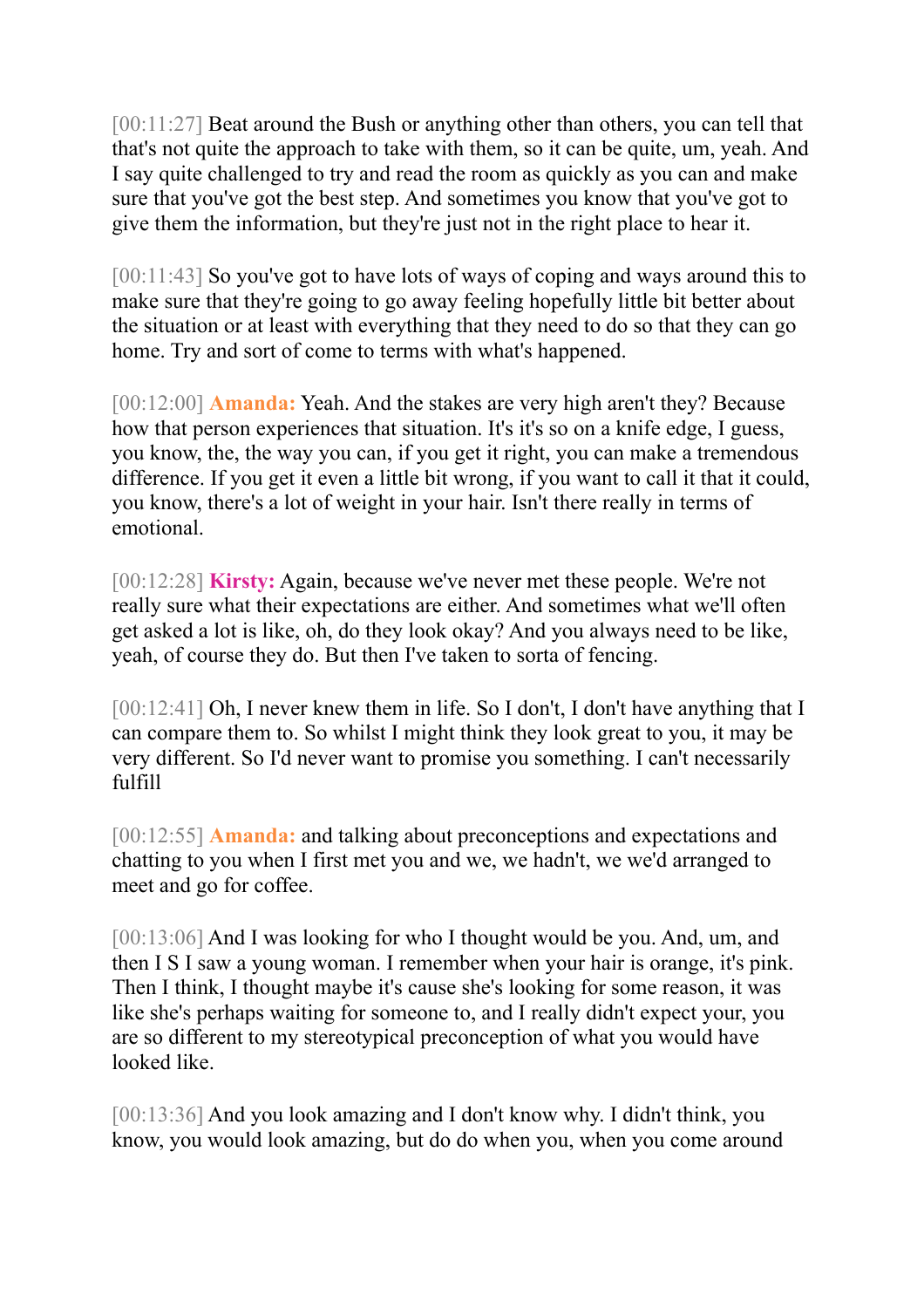the corner with your incredible hair and your skin and blah, blah, blah, to some families take a little bit of

[00:13:51] **Kirsty:** double-take, I've always thought that most of them are pre very preoccupied with what's happening in their life right now.

[00:13:57] The fact that I've got brightly colored hair probably like passes them by entirely and they'd get home thing. Oh yes. She had, she had turquoise hair. That was interesting. Um, and the occasional, if you do get any comments, they've always been really positive. I was like, oh, that's such a pretty color. I really liked that.

[00:14:13] Or. Especially maybe when we've got younger patients who might have hair like that themselves, or maybe have had, they've done things like that to themselves in the past now family, like, oh, that'd be, they'd love to know that someone like you is looking after them. You know, that's, that's really cool.

[00:14:28] That's, that's great that, you know, they feel that there's some kind of maybe, yeah. Somebody that's not necessarily what they were expecting, but somebody who they can see would like, yeah, you'd be made to them if you'd met in life. And that's kind of quite a comfort.

[00:14:44] **Amanda:** Yeah. And I loved how you talked about that when we met about how, you know, the, the patients, um, as you see them and as they are, um, there was a very, there was such a humanity about the way you related to them and talked about them.

[00:14:58] And I think that that will become a hope for, you know, people listening to the drama that really came across because I think we just did. I really believe that sometimes we sort of think of these places as being very dehumanizing and things you described for me, changed my perception completely.

[00:15:19] **Kirsty:** I'm glad. I'm glad.

[00:15:21] **Amanda:** Yeah. No know it was, it was lovely. I shouldn't thinking about, you know, people I'd lost and how, how I used to think about them in that time between people passing away and the funeral, you, you really do sit, think what's happening to them. Where are they? And it was such a, um, a wonderful thing to hear you talk about, um, how you relate to the patients you have and, and how you.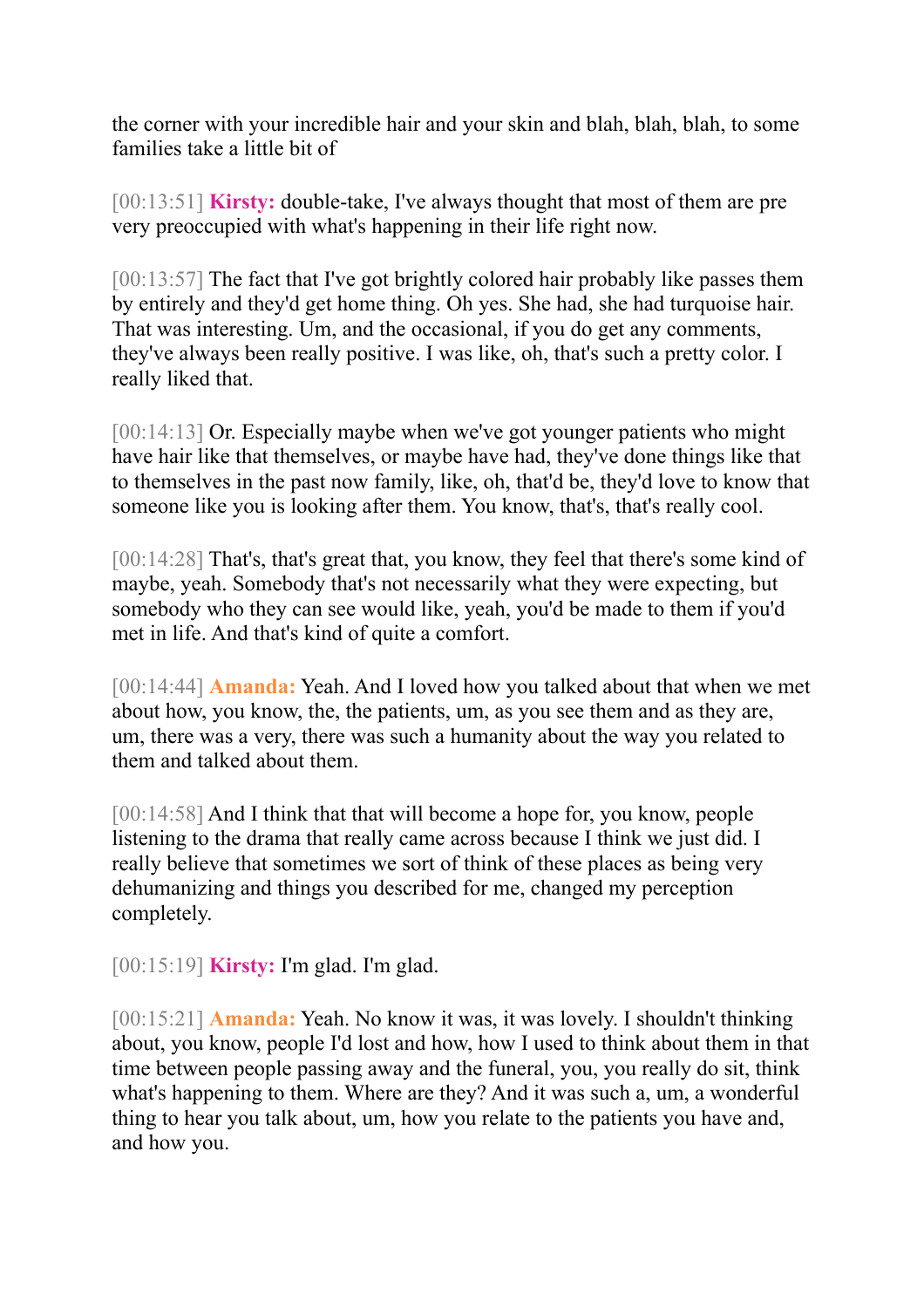[00:15:48] No, you know, you do get to know their families a bit. And the fact that, you know, you're, I don't know. You, you talked to, you told me about having washed, washing hair, washing people's hair. And, and that just struck me as been incredible. Human

[00:16:06] **Kirsty:** and dignity for as patient care is the sort of utmost priority for us.

[00:16:11] And we, after having gone through a post-mortem procedure, the thing we want to do is make sure that everyone's really nice and clean and the hair is washed and smelling delicious. And, and it does make a difference that when, if say their family come to see after them afterwards, you'll unfold the sheets to get them ready to go.

[00:16:29] Oh mango. Yeah. And I think, I just think if their family come in and if they went to touch them or kiss them or anything like that, and they get to the place and they can smell something, that's, it's like this, the smell of shampoo as far more comforting for them than the smell of like, sort of maybe disinfecting that residue that may be left on them or anything like that.

[00:16:47] So we're, we very much take pride in that and making sure that we meet them as presentable as we possibly can offer for their loved ones.

[00:16:57] **Amanda:** Oh, good. And I hope that, you know, that I hope that was evident in the drama as well, because that was one of the most surprising things to me. And now having met you, I wonder why I was surprised about it, but I guess we just have this perception that.

[00:17:15] It's a kind of creepy, weird environment to be Frank and it is a Dettol is, and I think we talked a bit as well about, um, maybe how the spiritual aspects of life and death, how you, you process that because you're working with the physicality of the human body, aren't you and the, the actuality of it. Um, but there must is there is there, how do you.

[00:17:43] How, where do you sit with sort of, I think about the difference between the brain and the mind and the spirit and the soul and all of that. Is that something that

[00:17:51] **Kirsty:** you think? Absolutely. I think, I think about it more now. I work in this environment. I'm sure. Before I ever saw my first deceased person, way back in university, it hadn't even really crossed my mind.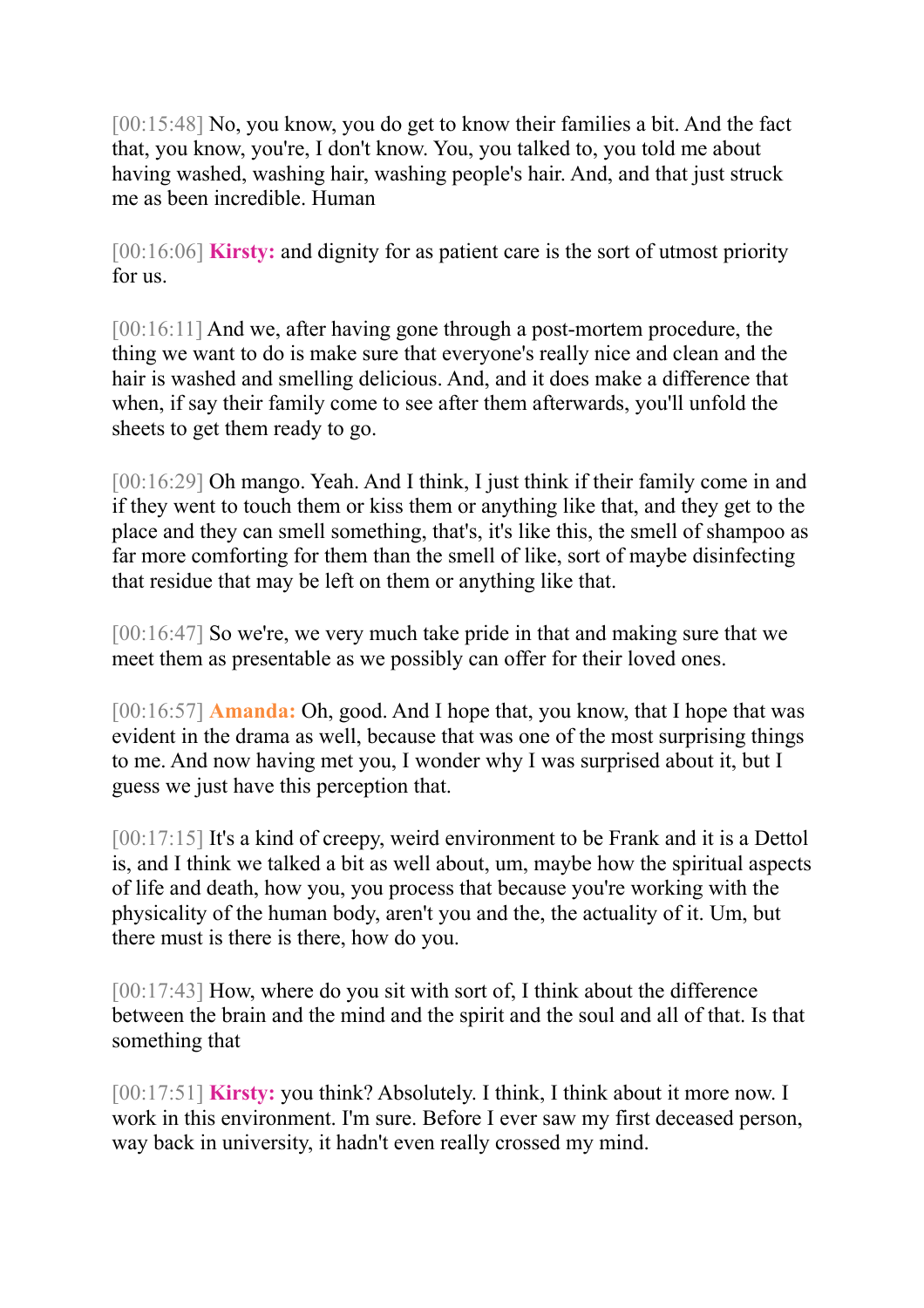[00:18:05] I'd never had to think about it. Um, and I was just reflecting on this early today. I thought kind of going to work is like my own memento Mori every day, just reminding me that one day you're going to die, but I find that for me, it makes me want to live life. More,

[00:18:21] **Amanda:** but we're in a kind of, um, I don't know, a sort of paralyzing level of denial really aren't we?

[00:18:27] And I sometimes say, I think it's often, it's very hard to believe that you're going to die. You can sort of think, you know, in an abstract way or, you know, a kind of, of course we know, but actually that sense of it is going to happen to me on one day, all of this. We'll be finished and over, and I'll be nowhere and nothing, which is sort of where the story goes in our, in, in the, in the podcast.

[00:18:58] I think we're in a sort of monumental state of denial about that. I mean, I would think I am, and I think culturally, I'm just, I just imagined the culture and the world, or I, you know, in terms of, uh, there are other cultures in the world that are probably way ahead of us, but in our culture, What an extraordinary transformation that could be for the better really I think if we actually believe it. Yeah,

[00:19:26] **Kirsty:** I am. I was thinking about that today. We, um, when the coroner sends us the paperwork to authorize a pacemaker. Get sort of the past medical history and things. And one of the things I was reading that, oh, the totally unexpected to die. And then you sort of look into again, okay. So they're on a couple of medications and I am looking at their age and things like, yes. Okay. So this

[00:19:46] **Amanda:** incident to fairly fit and healthy for their age, but they

[00:19:49] **Kirsty:** were clearly progressively getting worse. And there was some, a few sort of lifestyle decisions that you think would probably, um, increase their risk of various diseases anyway.

[00:20:00] And you're like, Was he really thought like, for me, I'm thinking, yes, I might be shocked, but then it kind of would rationalize how much actually considering all of this. Yeah. They were doing great to get to that age in the first place, you know, they've had a, you know, that was brilliant, but we see it so many times like, oh, was totally shot that really fit and healthy, like, um, and I think, yeah, again, that sort of, this.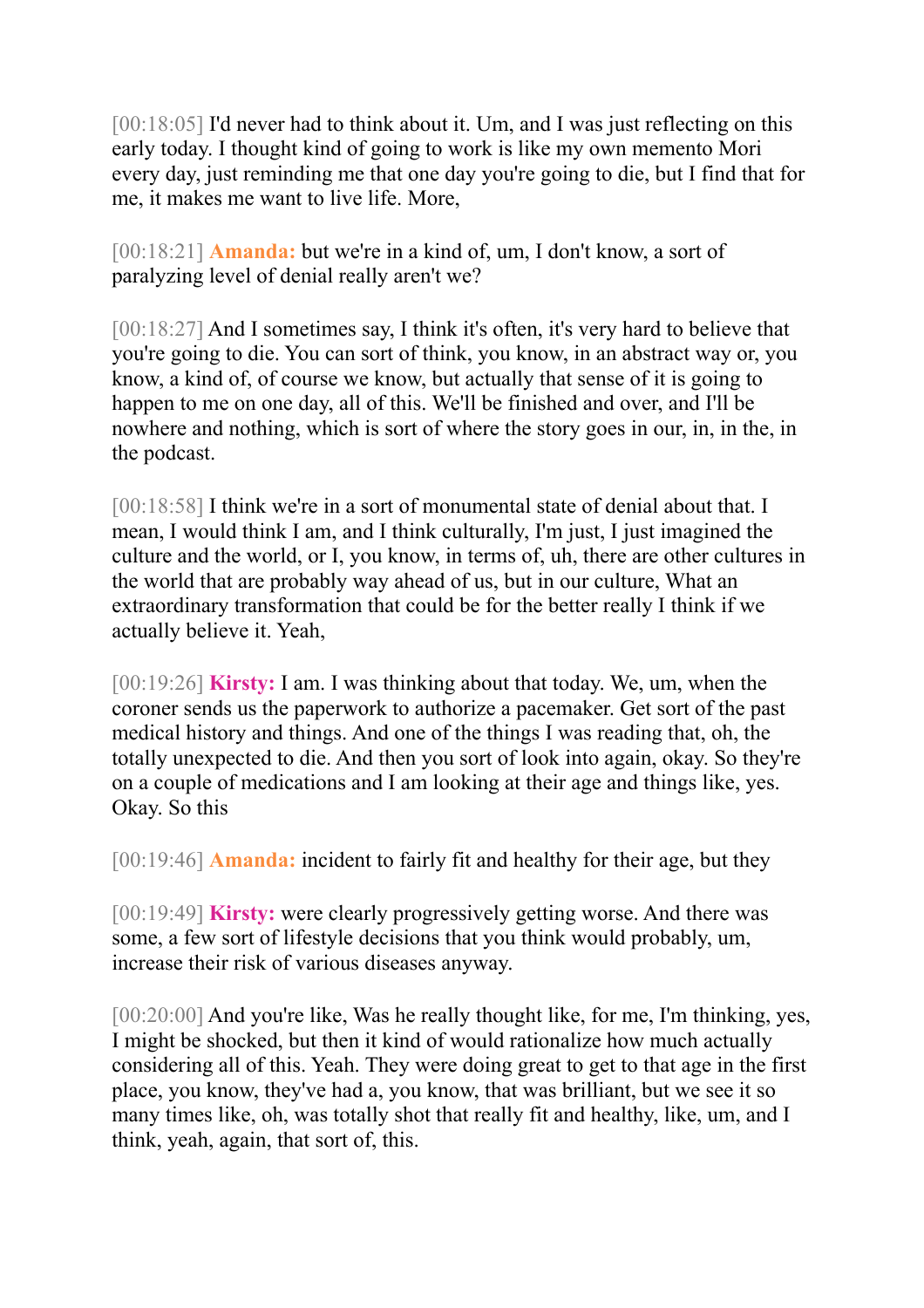[00:20:25] Because medicine is so fantastic and can eat on cake, life that seemingly inevitable people just haven't got the concept that sometimes it's just going to fail or sometimes maybe it's the kindest option just to keep on prolonging life. Just, just for the sake of an existence, you know?

[00:20:44] **Amanda:** Yeah. Yeah. And that fear of death and that sort of paralyzing fear of death that we live under is sort of deeply unhealthy.

[00:20:52] Really. I think. And I'm speaking about myself as well, you know, and I don't know, I don't know how we, how we begin to address that really. And I suppose religion has been one way throughout the ages that people have come to terms with death, but in a secular society, there doesn't seem to

[00:21:11] **Kirsty:** be any, no, no, you're right. There's sort of a gap.

[00:21:14] **Amanda:** I don't know where you look there's. This society is gaping kind of gap of where do we look to, to make sense of this? Face it and face out there and understand.

[00:21:27] **Kirsty:** I think a lot of, um, bits of culture that do deal with death are quite sensationalized and, you know, the, the CSI programs and the murder mysteries and things, and it's, it's certainly quite a far way off the day-to-day reality of what I see all the time.

[00:21:45] **Amanda:** Hmm. Do you feel sad? You must feel, I mean, this is a really, I can't quite think of how to phrase this question, but do you think death is a sad thing? That's a really weird, I don't know.

[00:21:56] **Kirsty:** Yeah. Yeah. It's going to be some kind of level of sadness that it's an end of end of a life, but that doesn't necessarily make it a bad thing to happen. If that makes sense.

[00:22:08] Um, does

[00:22:09] **Amanda:** the immuno, I hope that I live a great life, but I hope that I still can do all the things. At the age that I died, that I went to be able today, but I'm not interested in living forever.

[00:22:22] Um, and I think you've got to you, you're at that place every day where you look that in the eye and you know that, and you understand that you're not going to live forever.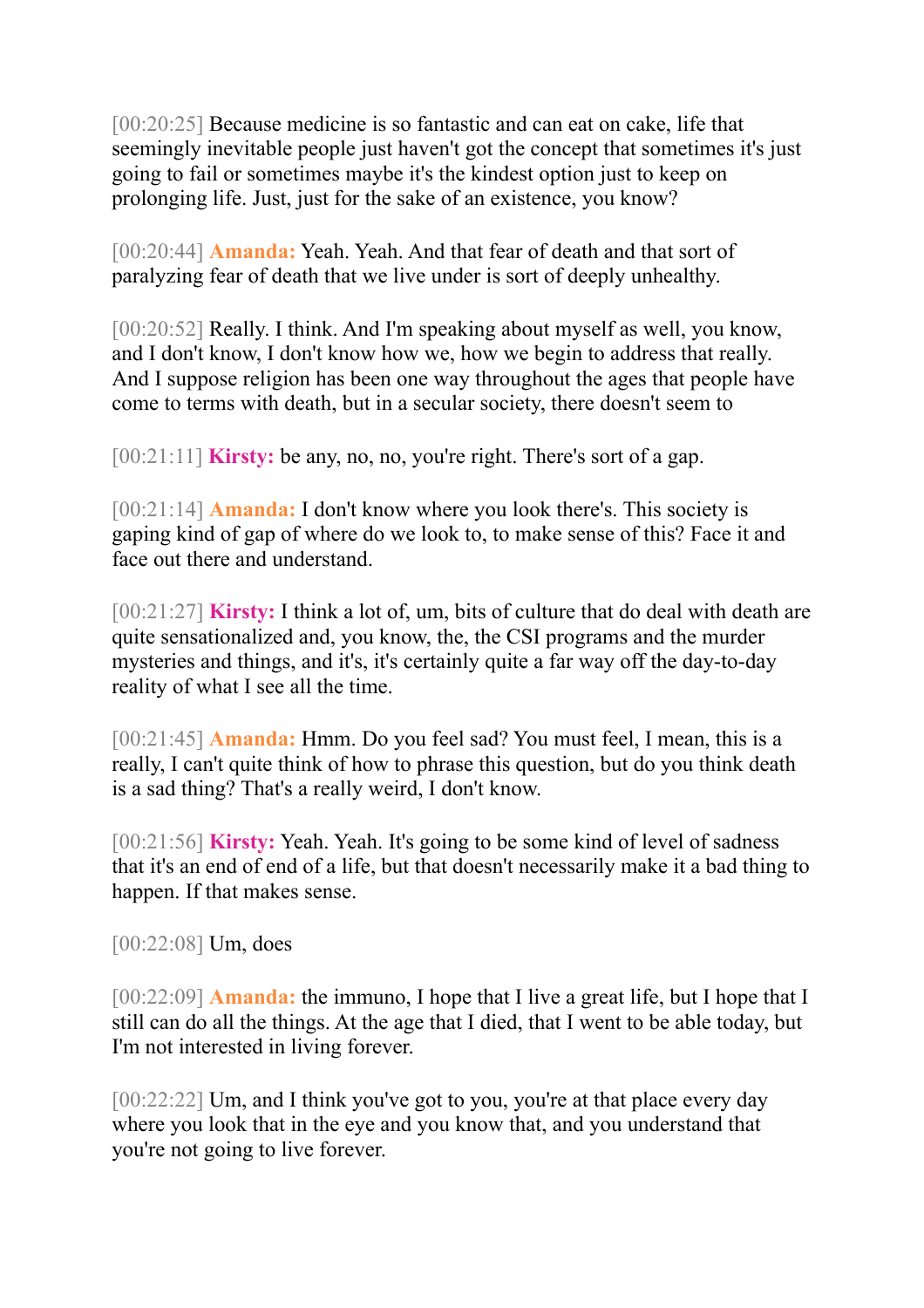[00:22:31] And most of us are living in with our eyes and. So kind of going back to it, I suppose, the spiritual, do you feel, do you feel that there's a spirituality about the patients? You don't know, what, where are you

[00:22:45] **Kirsty:** seeing for me? I kind of feel that like your, your physical body is just the vehicle within which you as a person and whatever that is your, your spirit, your soul, whatever entity that takes places that, that lives within you when you're alive.

[00:23:01] And when you do that, They are now separate. And what remains are your physical remains? And that's what I look after, but I, for me, I'm not feeling that this person is still there. Um, but I know that that's, I mean, that's just my own sort of personal thing. I know a lot of, uh, relatives come in and they, they chat to them as if they're there and they're kind of fully believing that they can hear them.

[00:23:24] You know, if that, if that helps them. Then great. But for me, I wouldn't want to go and see any of my relatives once they've passed away. Um, because then all that. And if I want to talk to them and if there is any kind of afterlife and they can hear me, I can probably sit on my sofa and say what I want to say.

[00:23:43] And I know it's very much more. Me saying that then necessarily them hearing you, so going back to that kind of facing death every day, it's kind of, I realized, yeah, don't wait till them die to say that. Say it now.

[00:23:57] **Amanda:** Yeah, but I know, I mean, that is

[00:23:59] **Kirsty:** so true because I always think that it's probably a really strange scenario to have even considered, but say that my partner was involved in an accident on the way to work.

[00:24:10] I I know immediately, I think, oh my goodness. I went to see him because I never seen him again. But actually the rational part of me says, no, you kissing him goodbye saying I'll have a nice day in the morning is actually, that's what I want my last memory to be

[00:24:22] **Amanda:** when, um, not to ask you, did you think, what did you think of the drama. I'm not asking you to say it was great. It was brilliant. I must say I just wondered how you felt when you, when you listened to it. Did it, what did it bring up for you? If anything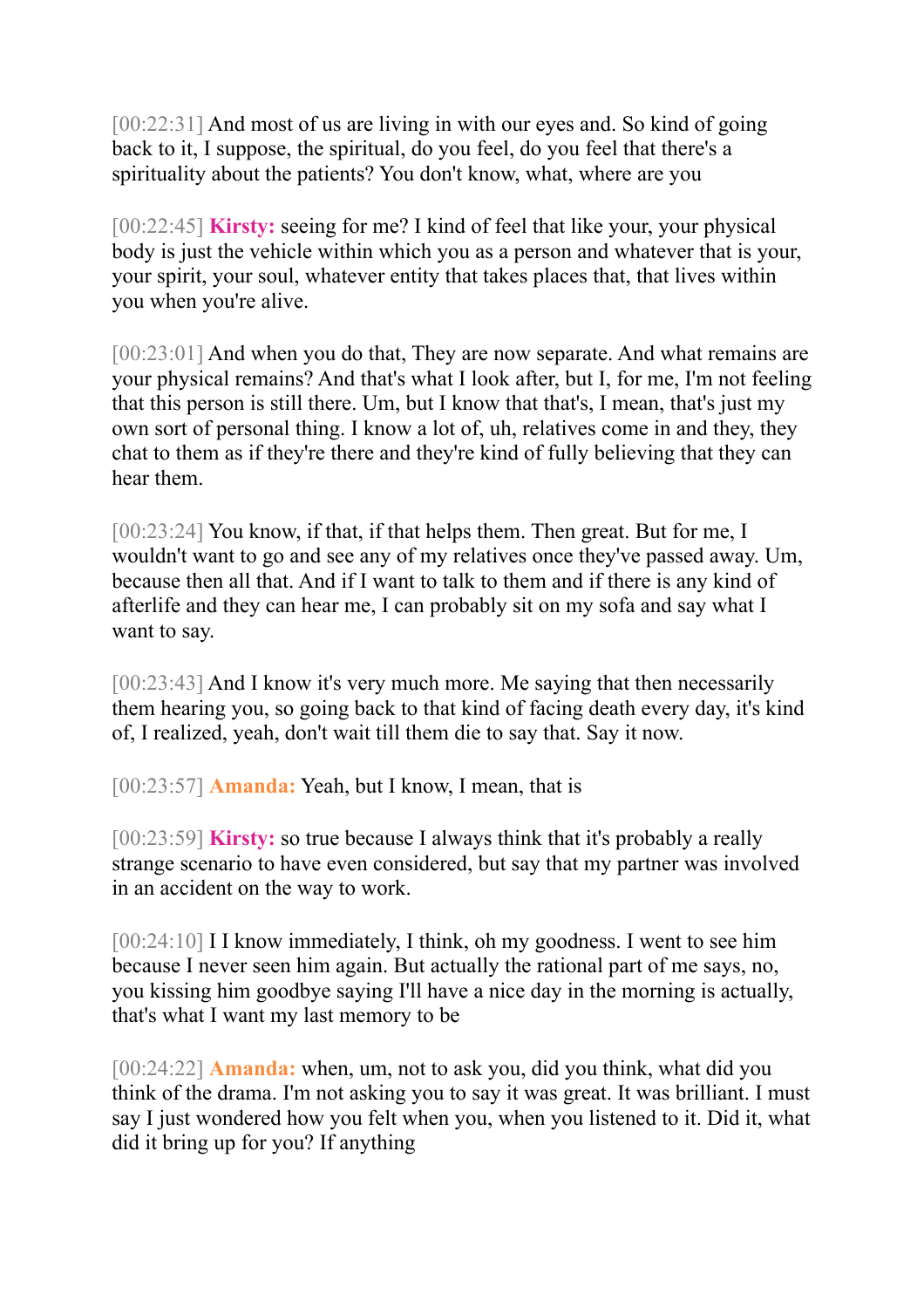[00:24:36] **Kirsty:** was, it was great or they it's kind of slightly inevitable. Oh, oh, oh, oh, those are elements that are definitely me. That's kind of my side.

[00:24:47] Um, but it was also just really nice kind of hearing something like, oh, this, this really accurately reflects what I do every day and it's not, you've not made it sensationalized. Everything. It's just, yeah, this is, this is what happened. This is how we look after deceased person. And there's still sort of moments that, um, I remember when I read through the draft and we're talking about when we removed the brain and like, how sort of like a, what are those special memories?

[00:25:14] And I remember like getting tingles down my spine, but yeah, it really is. And it was just kind of, kind of wonderful to sort of see this and not in a way that's like removed from, from me actually being at work, doing lovely.

[00:25:28] **Amanda:** Well, that really jumped out on me when we were talking. Cause we talk and if people listen to the drama, they'll hear the post-mortem see.

[00:25:37] And then, and really you talk me through that in, in great, fascinating detail. Um, and it was really gripping to listen to you talking about that. That was case kind of dramatic in itself. It didn't really happen. Bring anything to that. When you talk about picking the brain up and holding a brain in the house, that, to me, that felt very spiritual actually. It very, it felt like a very profound, I

[00:26:01] **Kirsty:** remember talking with you at the time and just saying that holding the brainy. Gosh, this is, this is a thing that powers a person and people are amazing and human bodies are incredible. Like, and I have this really soft thing that's like about a kilogram in my hand, but does it look like it's kind of quite mind blowing?

[00:26:23] There are moments. And if you have to take time, just take stock and think about it. It's incredible.

[00:26:30] **Amanda:** Yeah. And all the things about the brain, we don't know. And the extraordinary who capacity it has. And then it just doesn't end up with this, this, it reminded me of a baby, like a newborn baby or something

[00:26:46] **Kirsty:** funny. You should say that. I'm among my local WWI. Somebody who wants green is ginormous calls yet. And there was a case of like, guess the way it was the cornea and like you get, you win it. And so all these women like, oh yeah. About, I guess in terms of weighing babies and I'm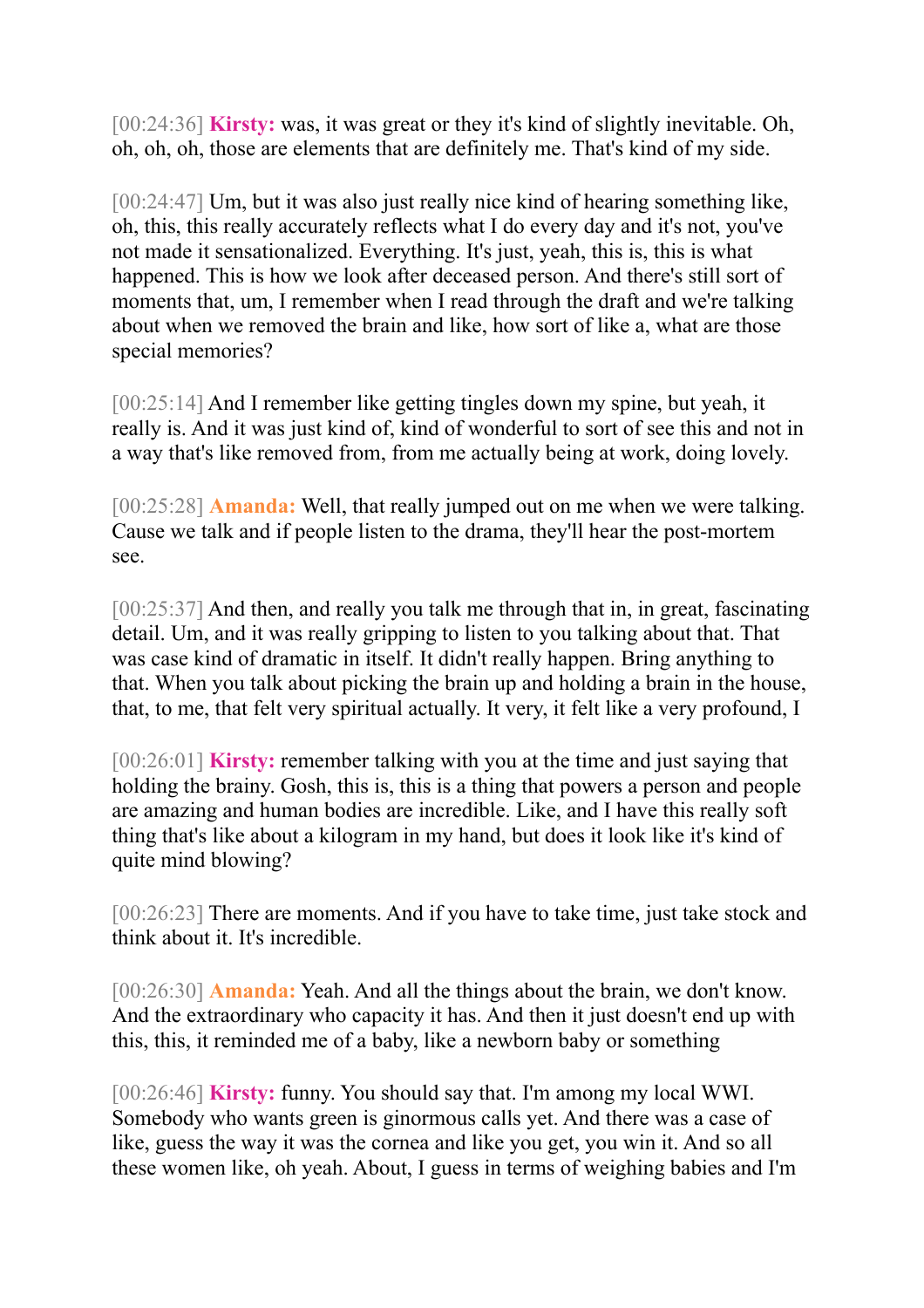going, I'm comparing this to weeks of brains, but I can't really say this out loud because I don't think this it's probably, I was like, Yeah.

[00:27:11] Maybe two, two, and yeah. And like, I was quite accurate with McKesson. I'm like, Hmm. Yeah. I worked on my secret,

[00:27:19] **Amanda:** whereas not as much as a brain, but I've got one amazing thing to have gone to that place in. You have done that. That is so extraordinary, you know? I mean, gosh, wow. I never get a match that ever and no, it really, it, it, and it was in terms of the writing.

[00:27:40] It was, I was interested in, you know, the drama approaches your work and the work you do. And your department from the point of view of the patient, which from a dramatic point of view was kind of great because it. How it, how does sort of magical realism we might call it, that, that, that patient could talk to us, the audience, but I was really interested in as, as relating to that patient as well and empathizing with them and thinking when our time comes and we go on that journey, this is what we're gonna encounter and experience.

[00:28:19] And these are the people who are going to be there for us. And it's all around. You know, and that's really, and I was speaking to someone the other day, who'd heard it and said they found it quite comforting. So I was really

[00:28:32] **Kirsty:** pleased about it's nice to know that.

[00:28:34] **Amanda:** Yeah. Yeah. And I think that was what you were originally set out to do wasn't it really, to just sort of. I kind of say, you're going to be okay. Yeah. You might've died. You'll

[00:28:48] **Kirsty:** be all

[00:28:49] **Amanda:** right. Don't worry about it. Yeah. Come in. Um, and I guess I ought to ask you because it's, um, there has been a pandemic since we met, you know, how's, how's it been for you and it

[00:29:01] **Kirsty:** not without its challenges, shall we say? I bet it's been a learning curve. I think it's been different for. Technicians all across the country, depending on the circumstances and the way that their mortuaries operate, but we've learned so much and do things quite differently to how we did before. Um, but it's great. It's improvements for the patients improvements for us.